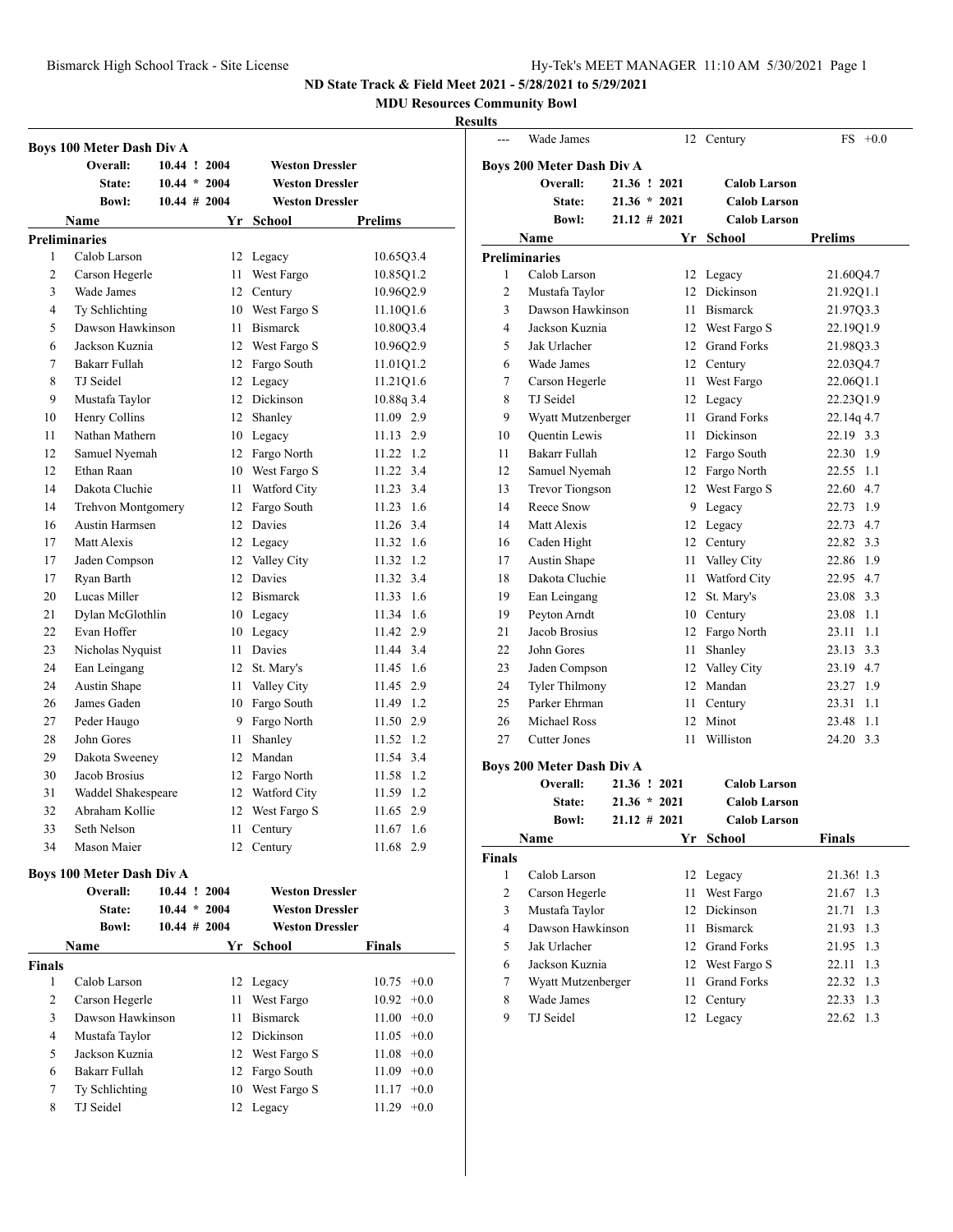**MDU Resources Community Bowl**

#### **Results**

|                | Boys 400 Meter Dash Div A        |                   |      |                       |                |
|----------------|----------------------------------|-------------------|------|-----------------------|----------------|
|                | Overall:                         | 47.84 ! 2014      |      | <b>Landon Jochim</b>  |                |
|                | State:                           | $47.84 * 2014$    |      | <b>Landon Jochim</b>  |                |
|                | <b>Bowl:</b>                     | $47.84 \# 2014$   |      | <b>Landon Jochim</b>  |                |
|                | Name                             |                   | Yr   | School                | <b>Prelims</b> |
|                | <b>Preliminaries</b>             |                   |      |                       |                |
| 1              | Calob Larson                     |                   |      | 12 Legacy             | 50.05Q         |
| $\overline{c}$ | Cullen Curl                      |                   |      | 12 St. Mary's         | 51.16Q         |
| 3              | Jacob Renz                       |                   | 11   | Century               | 51.06Q         |
| $\overline{4}$ | Jackson Kuznia                   |                   |      | 12 West Fargo S       | 51.27Q         |
| 5              | Joseph Eberle                    |                   | 11   | St. Mary's            | 51.50Q         |
| 6              | Parker Nelson                    |                   | 11   | West Fargo            | 51.56Q         |
| 7              | Wyatt Mutzenberger               |                   | 11 - | <b>Grand Forks</b>    | 51.85q         |
| 8              | Jack Robertson                   |                   |      | 12 Davies             | 51.91q         |
| 9              | <b>Gannon Brooks</b>             |                   |      | 11 Red River          | 52.48q         |
| 10             | Nathaniel Fritel                 |                   | 11 - | Fargo North           | 52.64          |
| 11             | Drew Kelsch                      |                   | 11   | Century               | 52.87          |
| 12             | Parker Ehrman                    |                   | 11   | Century               | 54.05          |
| 13             | Isaac Felchle                    |                   | 11   | St. Mary's            | 54.12          |
| 14             | <b>Brady Duttenhefer</b>         |                   | 11 - | West Fargo S          | 54.63          |
| 15             | James Gaden                      |                   |      | 10 Fargo South        | 54.92          |
| 16             | Reece Breidenbach                |                   | 10   | West Fargo S          | 55.61          |
| 17             | Dawson Shirley                   |                   | 12   | Century               | 56.20          |
|                | <b>Boys 400 Meter Dash Div A</b> |                   |      |                       |                |
|                | Overall:                         | 47.84 ! 2014      |      | <b>Landon Jochim</b>  |                |
|                | <b>State:</b>                    | $47.84 * 2014$    |      | <b>Landon Jochim</b>  |                |
|                | <b>Bowl:</b>                     | $47.84 \pm 2014$  |      | <b>Landon Jochim</b>  |                |
|                | Name                             |                   |      | Yr School             | Finals         |
| <b>Finals</b>  |                                  |                   |      |                       |                |
| 1              | Calob Larson                     |                   |      |                       |                |
|                |                                  |                   | 12   | Legacy                | 48.14          |
| $\overline{c}$ | Cullen Curl                      |                   | 12   | St. Mary's            | 49.78          |
| 3              | Jacob Renz                       |                   | 11   | Century               | 49.95          |
| 4              | Jackson Kuznia                   |                   |      | 12 West Fargo S       | 50.23          |
| 5              | Joseph Eberle                    |                   | 11   | St. Mary's            | 50.47          |
| 6              | Parker Nelson                    |                   | 11   | West Fargo            | 50.50          |
| 7              | Wyatt Mutzenberger               |                   | 11 - | <b>Grand Forks</b>    | 51.44          |
| 8              | <b>Gannon Brooks</b>             |                   | 11 - | Red River             | 51.44          |
| 9              | Jack Robertson                   |                   |      | 12 Davies             | 52.19          |
|                | <b>Boys 800 Meter Run Div A</b>  |                   |      |                       |                |
|                | Overall:                         | 1:52.02 ! 1996    |      | <b>Brian McCulley</b> |                |
|                | State:                           | $1:52.02 * 1996$  |      | <b>Brian McCulley</b> |                |
|                | <b>Bowl:</b>                     | $1:51.21 \# 2010$ |      | <b>Brandon Barnes</b> |                |
|                | Name                             |                   |      | Yr School             | Finals         |
| <b>Finals</b>  |                                  |                   |      |                       |                |
| 1              | Ethan Moe                        |                   |      | 10 Williston          | 1:54.41        |
| $\overline{c}$ | <b>Brady Yoder</b>               |                   |      | 12 Dickinson          | 1:55.48        |
| 3              | Sean Korsmo                      |                   |      | 12 Bismarck           | 1:55.55        |
| 4              | Chance Bowlinger                 |                   | 11 - | Century               | 1:55.64        |
| 5              | Aidan Jarvis                     |                   |      | 12 Minot              | 1:56.39        |
| 6              | Parker Nelson                    |                   | 11   | West Fargo            | 1:56.80        |
| 7              | Caeden Johnson                   |                   | 11   | West Fargo S          | 1:57.24        |
| 8              | Jacob Knodle                     |                   | 12   | West Fargo S          | 1:57.84        |
| 9              | Lane Dullum                      |                   | 11   | West Fargo            | 1:58.75        |

| LS |                    |    |                    |         |
|----|--------------------|----|--------------------|---------|
| 10 | Carson Dean        | 12 | Shanley            | 1:59.15 |
| 11 | Dameon Zenawick    | 11 | Red River          | 1:59.30 |
| 11 | Joseph Eberle      | 11 | St. Mary's         | 1:59.30 |
| 13 | Mustafe Abdi       | 12 | Red River          | 1:59.82 |
| 14 | Ben Anteau         | 12 | Jamestown          | 1:59.96 |
| 15 | Mason Kindel       | 12 | Century            | 2:00.18 |
| 16 | Fynn Krenz         | 10 | Williston          | 2:00.95 |
| 17 | Jack Robertson     | 12 | Davies             | 2:01.68 |
| 18 | Drew Rempher       | 10 | Davies             | 2:01.95 |
| 19 | Tristan Quibell    | 10 | Fargo South        | 2:02.01 |
| 20 | Chase Knoll        | 10 | Legacy             | 2:02.13 |
| 21 | Jonah Dafoe        | 10 | Red River          | 2:02.76 |
| 22 | Ethan Bender       | 12 | Century            | 2:02.95 |
| 23 | Juan Flores        | 12 | <b>Bismarck</b>    | 2:03.33 |
| 24 | Kade Schumacher    | 12 | Jamestown          | 2:03.90 |
| 25 | <b>Ouinn Roehl</b> | 10 | <b>Grand Forks</b> | 2:04.17 |
| 26 | Griffin House      | 11 | Century            | 2:05.13 |
| 27 | Isaac Anderson     | 12 | <b>Bismarck</b>    | 2:05.16 |
| 28 | Iver Phillips      | 12 | Century            | 2:05.87 |
| 29 | Hunter McHenry     | 11 | Red River          | 2:05.98 |
| 30 | Oscar Hultz        | 11 | Minot              | 2:06.30 |
| 31 | Brady Korsmo       | 10 | <b>Bismarck</b>    | 2:08.60 |
|    |                    |    |                    |         |

### **Boys 1600 Meter Run Div A**

|                | Overall:           | 4:12.16 ! 2021   | Sean Korsmo          |               |
|----------------|--------------------|------------------|----------------------|---------------|
|                | State:             | $4:12.16 * 2021$ | Sean Korsmo          |               |
|                | <b>Bowl:</b>       | $4:08.57$ # 2013 | <b>Jake Leingang</b> |               |
|                | Name               | Yr               | School               | <b>Finals</b> |
| Finals         |                    |                  |                      |               |
| 1              | Sean Korsmo        | 12               | <b>Bismarck</b>      | 4:12.16!      |
| $\overline{c}$ | <b>Brady Yoder</b> | 12               | Dickinson            | 4:13.26       |
| 3              | Jacob Knodle       | 12               | West Fargo S         | 4:15.89       |
| $\overline{4}$ | Ethan Moe          | 10               | Williston            | 4:17.33       |
| 5              | Ethan Bender       | 12               | Century              | 4:20.50       |
| 6              | <b>Ben Anteau</b>  | 12               | Jamestown            | 4:21.51       |
| 7              | Aiden Johnson      | 9                | West Fargo S         | 4:21.69       |
| 8              | Mason Kindel       | 12               | Century              | 4:21.75       |
| 9              | Caeden Johnson     | 11               | West Fargo S         | 4:21.96       |
| 10             | Fynn Krenz         | 10               | Williston            | 4:26.60       |
| 11             | Owen Sondag        | 9                | Fargo North          | 4:26.68       |
| 12             | Hunter McHenry     | 11               | Red River            | 4:27.09       |
| 13             | Griffin House      | 11               | Century              | 4:28.29       |
| 14             | Quinn Roehl        | 10               | <b>Grand Forks</b>   | 4:29.38       |
| 15             | Jonah Dafoe        |                  | 10 Red River         | 4:30.71       |
| 16             | Mustafe Abdi       | 12               | Red River            | 4:30.84       |
| 17             | Matt Rongitsch     | 10               | Red River            | 4:31.70       |
| 18             | Gavin Haut         | 12               | Jamestown            | 4:31.99       |
| 19             | Ivan Askim         | 10               | Williston            | 4:32.83       |
| 20             | Dameon Zenawick    | 11               | Red River            | 4:33.75       |
| 21             | Jacob Ersland      | 12               | Century              | 4:35.82       |
| 22             | Regan Bosch        | 11               | Davies               | 4:36.02       |
| 23             | Aidan Jarvis       | 12               | Minot                | 4:37.58       |
| 24             | Gabe Sagvold       | 11               | Fargo North          | 4:38.30       |
| 25             | Ryan Prusak        | 12               | Red River            | 4:38.86       |
| 26             | Oscar Hultz        | 11               | Minot                | 4:39.22       |
| 27             | Drew Rempher       | 10               | Davies               | 4:41.99       |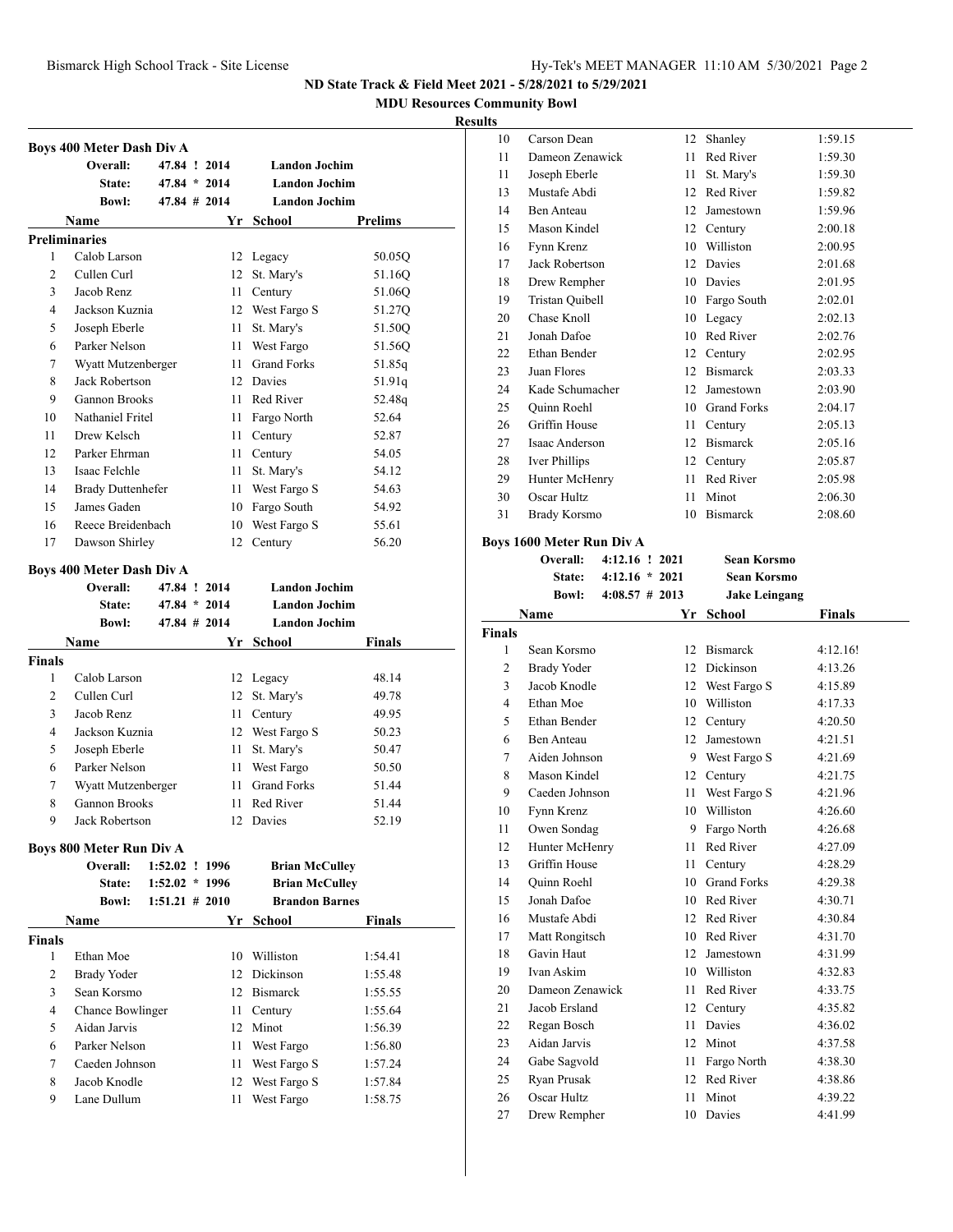**MDU Resources Community Bowl**

#### **Result**

| Finals  (Boys 1600 Meter Run Div A) |                                              |                   |  |                |                       |                |  |
|-------------------------------------|----------------------------------------------|-------------------|--|----------------|-----------------------|----------------|--|
|                                     | Name                                         |                   |  |                | Yr School             | Finals         |  |
| 28                                  | <b>Iver Phillips</b>                         |                   |  |                | 12 Century            | 4:44.36        |  |
| 29                                  | Adam Brachman                                |                   |  | 9              | Davies                | 4:46.83        |  |
|                                     | Boys 3200 Meter Run Div A                    |                   |  |                |                       |                |  |
|                                     | Overall:                                     | 8:57.82 ! 2021    |  |                | Sean Korsmo           |                |  |
|                                     | <b>State:</b>                                | $8:57.82 * 2021$  |  |                | Sean Korsmo           |                |  |
|                                     | Bowl:                                        | $8:57.82 \# 2021$ |  |                | Sean Korsmo           |                |  |
|                                     | Name                                         |                   |  |                | Yr School             | Finals         |  |
| <b>Finals</b>                       |                                              |                   |  |                |                       |                |  |
| 1                                   | Sean Korsmo                                  |                   |  |                | 12 Bismarck           | 8:57.82!       |  |
| $\overline{2}$                      | <b>Brady Yoder</b>                           |                   |  |                | 12 Dickinson          | 8:59.56        |  |
| 3                                   | Jacob Knodle                                 |                   |  |                | 12 West Fargo S       | 9:01.56        |  |
| 4                                   | Ben Anteau                                   |                   |  |                | 12 Jamestown          | 9:08.10        |  |
| 5                                   | Aiden Johnson                                |                   |  |                | 9 West Fargo S        | 9:13.19        |  |
| 6                                   | Owen Sondag                                  |                   |  |                | 9 Fargo North         | 9:17.63        |  |
|                                     | Ethan Bender                                 |                   |  |                |                       | 9:21.03        |  |
| 7                                   |                                              |                   |  |                | 12 Century            |                |  |
| 8                                   | Fynn Krenz<br>Gunnar Alvarado                |                   |  |                | 10 Williston          | 9:21.18        |  |
| 9                                   |                                              |                   |  |                | 12 Williston          | 9:24.41        |  |
| 10                                  | Griffin House                                |                   |  | 11             | Century               | 9:32.65        |  |
| 11                                  | Mason Kindel                                 |                   |  |                | 12 Century            | 9:36.08        |  |
| 12                                  | Hunter McHenry                               |                   |  |                | 11 Red River          | 9:38.07        |  |
| 13                                  | Juan Flores                                  |                   |  |                | 12 Bismarck           | 9:43.04        |  |
| 14                                  | Jacob Ersland                                |                   |  |                | 12 Century            | 9:46.46        |  |
| 15                                  | <b>Broden Diederich</b>                      |                   |  |                | 12 Red River          | 9:47.82        |  |
| 16                                  | Matt Rongitsch                               |                   |  |                | 10 Red River          | 9:49.71        |  |
| 17                                  | Isaac Anderson                               |                   |  |                | 12 Bismarck           | 9:50.65        |  |
| 18                                  | Iver Phillips                                |                   |  |                | 12 Century            | 9:53.27        |  |
| 19                                  | Regan Bosch                                  |                   |  |                | 11 Davies             | 9:57.90        |  |
| 20                                  | <b>Brady Goss</b>                            |                   |  |                | 10 Devils Lake        | 9:58.81        |  |
| 21                                  | Justin Smith                                 |                   |  |                | 11 West Fargo         | 10:00.19       |  |
| 22                                  | Chandlar Rott                                |                   |  |                | 12 Jamestown          | 10:01.35       |  |
| 23                                  | Gavin Haut                                   |                   |  |                | 12 Jamestown          | 10:02.46       |  |
| 24                                  | Noah Cowley                                  |                   |  |                | 11 Bismarck           | 10:05.74       |  |
| 25                                  | AJ Ash                                       |                   |  |                | 11 Dickinson          | 10:06.72       |  |
| 26                                  | Brady Korsmo                                 |                   |  |                | 10 Bismarck           | 10:07.43       |  |
| 27                                  | Ryan Prusak                                  |                   |  |                | 12 Red River          | 10:07.77       |  |
|                                     | <b>Boys 110 Meter Hurdles Div A</b>          |                   |  |                |                       |                |  |
|                                     | Overall:                                     | 14.26 ! 2009      |  |                | <b>Ryan Todhunter</b> |                |  |
|                                     | State:                                       |                   |  | $14.26 * 2009$ | <b>Ryan Todhunter</b> |                |  |
|                                     | <b>Bowl:</b>                                 | $13.93 \# 2007$   |  |                | <b>Weston Leutz</b>   |                |  |
|                                     | Name                                         |                   |  |                | Yr School             | <b>Prelims</b> |  |
|                                     | <b>Preliminaries</b>                         |                   |  |                |                       |                |  |
| 1                                   | Brock Johnsen                                |                   |  | 12             | Century               | 14.44Q1.8      |  |
| 2                                   | Clay Radenz                                  |                   |  | 12             | Century               | 14.92Q0.2      |  |
| 3                                   | Jared Eggermont                              |                   |  | 12             | Valley City           | 15.36Q0.2      |  |
| 4                                   | Nate Anderson                                |                   |  | 11             | Century               | 15.44Q1.8      |  |
| 5                                   | Carter Elde                                  |                   |  | 11             | <b>Grand Forks</b>    | 15.47Q1.8      |  |
| 5                                   |                                              |                   |  |                | 12 Bismarck           | 15.47Q0.2      |  |
| 7                                   | Morningstar Williams<br><b>Brooks Turner</b> |                   |  |                |                       |                |  |
|                                     |                                              |                   |  |                | 10 Century            | 15.72q 0.2     |  |
| 7                                   | Cullen Curl                                  |                   |  | 12             | St. Mary's            | $15.72q$ 1.8   |  |
| 9                                   | Courage David                                |                   |  | 12             | West Fargo            | 15.83q 1.8     |  |
| 10                                  | Jack Wilson                                  |                   |  | 11             | Century               | 15.85 1.8      |  |
| 11                                  | Nick Kupfer                                  |                   |  | 12             | Legacy                | 15.87 1.8      |  |

| ts |                    |    |                 |                   |  |
|----|--------------------|----|-----------------|-------------------|--|
| 12 | Isaac Birnbaum     |    | 11 West Fargo S | 15.97 0.2         |  |
| 13 | <b>Treys Tietz</b> |    | 12 Mandan       | 16.03 0.2         |  |
| 14 | Lukas Heydt        |    | 10 Red River    | 16.06 1.8         |  |
| 15 | Carter Byron       |    | 10 Red River    | $16.12 \quad 0.2$ |  |
| 16 | Aiden Sagaser      |    | 10 Legacy       | 16.52 0.2         |  |
| 17 | Ryan Brynjolfson   |    | 10 Century      | 17.16 0.2         |  |
| 18 | Steven Edwards     | 11 | West Fargo      | 17.63 1.8         |  |
|    |                    |    |                 |                   |  |

# **Boys 110 Meter Hurdles Div A**

|                | Overall:                            |                | 14.26 ! 2009    | <b>Ryan Todhunter</b> |                |
|----------------|-------------------------------------|----------------|-----------------|-----------------------|----------------|
|                | <b>State:</b>                       |                | $14.26 * 2009$  | <b>Ryan Todhunter</b> |                |
|                | <b>Bowl:</b>                        |                | $13.93 \# 2007$ | <b>Weston Leutz</b>   |                |
|                | Name                                |                | Yr              | <b>School</b>         | <b>Finals</b>  |
| <b>Finals</b>  |                                     |                |                 |                       |                |
| 1              | <b>Brock Johnsen</b>                |                |                 | 12 Century            | 14.67 2.2      |
| 2              | Clay Radenz                         |                | 12              | Century               | 14.72<br>2.2   |
| 3              | Carter Elde                         |                | 11              | <b>Grand Forks</b>    | 14.97 2.2      |
| $\overline{4}$ | <b>Brooks Turner</b>                |                |                 | 10 Century            | 15.44 2.2      |
| 5              | Morningstar Williams                |                |                 | 12 Bismarck           | 15.45 2.2      |
| 6              | Nate Anderson                       |                | 11 -            | Century               | 15.56 2.2      |
| 7              | Courage David                       |                |                 | 12 West Fargo         | 2.2<br>15.71   |
| 8              | Cullen Curl                         |                | 12              | St. Mary's            | 15.83 2.2      |
| ---            | Jared Eggermont                     |                |                 | 12 Valley City        | DQ 2.2         |
|                | <b>Boys 300 Meter Hurdles Div A</b> |                |                 |                       |                |
|                | Overall:                            |                | 37.06 ! 2012    | <b>Drew Wiseman</b>   |                |
|                | State:                              | $37.06 * 2012$ |                 | Drew Wiseman          |                |
|                | <b>Bowl:</b>                        | 37.06 # 2012   |                 | <b>Drew Wiseman</b>   |                |
|                | Name                                |                | Yr              | <b>School</b>         | <b>Prelims</b> |
|                | <b>Preliminaries</b>                |                |                 |                       |                |
| 1              | <b>Brock Johnsen</b>                |                |                 | 12 Century            | 38.66Q         |
| $\overline{c}$ | Carter Elde                         |                | 11              | <b>Grand Forks</b>    | 39.34Q         |
| 3              | Cullen Curl                         |                |                 | 12 St. Mary's         | 39.85Q         |
| $\overline{4}$ | Clay Radenz                         |                |                 | 12 Century            | 38.72Q         |
| 5              | Isaac Birnbaum                      |                | 11              | West Fargo S          | 40.18Q         |
| 6              | Jared Eggermont                     |                | 12              | Valley City           | 40.37Q         |
| 7              | Morningstar Williams                |                | 12 <sup>2</sup> | <b>Bismarck</b>       | 41.33q         |
| 8              | <b>Treys Tietz</b>                  |                |                 | 12 Mandan             | 41.37q         |
| 9              | Cutter Jones                        |                |                 | 11 Williston          | 41.42q         |
| 10             | Nate Anderson                       |                | 11              | Century               | 41.47          |
| 11             | Adam Arnold                         |                |                 | 12 Grand Forks        | 41.48          |
| 11             | Lukas Heydt                         |                |                 | 10 Red River          | 41.48          |
| 13             | Drew Henriksen                      |                |                 | 10 Bismarck           | 41.73          |
| 14             | Garret Schaefbauer                  |                | 12              | Mandan                | 42.48          |
| 15             | Josh Beil                           |                | 8               | Davies                | 42.73          |

 Jacob Bartels 12 Wahpeton 42.77 Will Lacher 10 Fargo South 44.02 18 Trey Knoke 8 Fargo North 44.55

**Overall: 37.06 ! 2012 Drew Wiseman State: 37.06 \* 2012 Drew Wiseman Bowl: 37.06 # 2012 Drew Wiseman Name Yr School Finals**

1 Cullen Curl 12 St. Mary's 37.87

**Boys 300 Meter Hurdles Div A**

**Finals**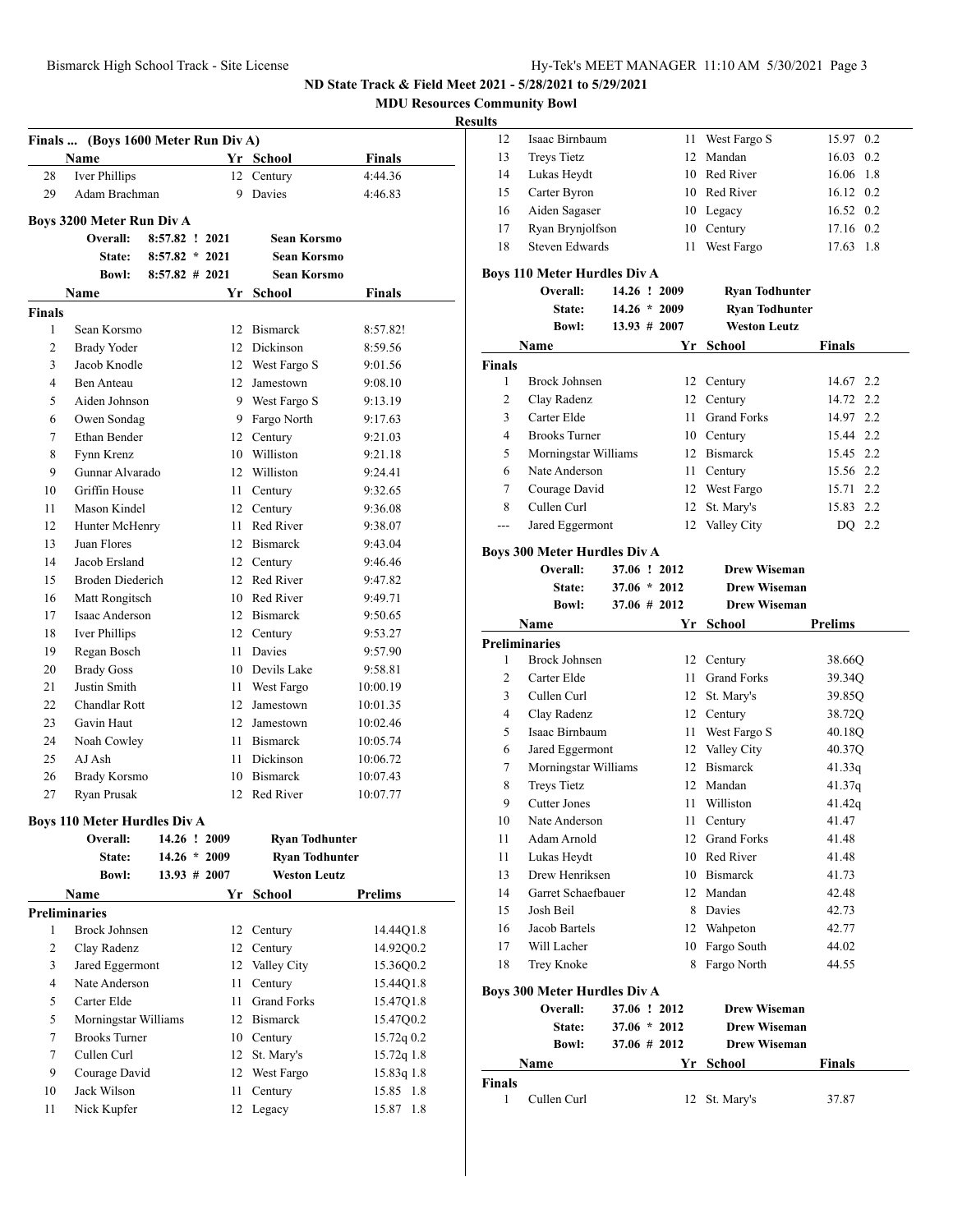**MDU Resources Community Bowl**

# **Results**

|    | Finals  (Boys 300 Meter Hurdles Div A) |    |                    |                          |
|----|----------------------------------------|----|--------------------|--------------------------|
|    | Name                                   |    | Yr School          | <b>Finals</b>            |
| 2  | Carter Elde                            | 11 | <b>Grand Forks</b> | 38.32                    |
| 3  | Clay Radenz                            |    | 12 Century         | 38.40                    |
| 4  | <b>Brock Johnsen</b>                   |    | 12 Century         | 38.82                    |
| 5  | Isaac Birnbaum                         |    | 11 West Fargo S    | 39.64                    |
| 6  | Jared Eggermont                        |    | 12 Valley City     | 40.20                    |
| 7  | <b>Treys Tietz</b>                     |    | 12 Mandan          | 41.60                    |
| 8  | Morningstar Williams                   | 12 | Bismarck           | 42.92                    |
|    |                                        |    |                    |                          |
|    | <b>Boys 4x100 Meter Relay Div A</b>    |    |                    |                          |
|    | Overall:<br>42.25 ! 2018               |    | <b>Fargo South</b> |                          |
|    | P Gowah, T Gensee, D Breyer, J Farr    |    |                    |                          |
|    | $42.25 * 2018$<br>State:               |    | Fargo South        |                          |
|    | P Gowah, T Gensee, D Breyer, J Farr    |    |                    |                          |
|    | <b>Bowl:</b><br>$42.25 \# 2018$        |    |                    |                          |
|    | Gowah, Gensee, Breyer, Farr            |    |                    |                          |
|    | Team                                   |    | Relay              | <b>Prelims</b>           |
|    | <b>Preliminaries</b>                   |    |                    |                          |
| 1  | <b>Bismarck Legacy</b>                 |    | A                  | 42.74Q                   |
|    | 1) Reece Snow 9                        |    | 2) Calob Larson 12 |                          |
|    | 3) Nathan Mathern 10                   |    | 4) TJ Seidel 12    |                          |
| 2  | <b>Bismarck Century</b>                |    | A                  | 43.02Q                   |
|    | 1) Caden Hight 12                      |    |                    | 2) Brock Johnsen 12      |
|    | 3) Peyton Arndt 10                     |    | 4) Wade James 12   |                          |
| 3  | West Fargo Sheyenne                    |    | А                  | 43.28Q                   |
|    | 1) Abraham Kollie 12                   |    |                    | 2) Trevor Tiongson 12    |
|    | 3) Ethan Raan 10                       |    |                    | 4) Ty Schlichting 10     |
| 4  | <b>Bismarck High</b>                   |    | A                  | 43.68Q                   |
|    | 1) Lucas Miller 12                     |    |                    | 2) Dawson Hawkinson 11   |
|    | 3) Hudson Schroeder 10                 |    | 4) Ty Allen 10     |                          |
| 5. | Fargo South                            |    | А                  | 43.81Q                   |
|    | 1) James Gaden 10                      |    |                    | 2) Trehvon Montgomery 12 |
|    | 3) Sibomana Enock 12                   |    | 4) Aiden Bourke    |                          |
| 6  | Fargo North                            |    | A                  | 44.36O                   |
|    | 1) Samuel Nyemah 12                    |    |                    | 2) Jacob Brosius 12      |
|    | 3) Nathaniel Fritel 11                 |    | 4) Peder Haugo 9   |                          |
| 7  | Jamestown                              |    | A                  | 43.97q                   |
|    | 1) Levi Korum 12                       |    | 2) Devin Beach 11  |                          |
|    | 3) Preston Kroeber 11                  |    |                    | 4) Brode Hillstrom 11    |
| 8  | Fargo Davies                           |    | А                  | 44.14q                   |
|    | 1) Denver Piechowski 11                |    |                    | 2) Austin Harmsen 12     |
|    | 3) Ryan Barth 12                       |    |                    | 4) Nicholas Nyquist 11   |
| 9  | West Fargo                             |    | А                  | 44.22g                   |
|    | 1) Ian Skari 7                         |    |                    | 2) Carson Hegerle 11     |
|    | 3) Courage David 12                    |    |                    | 4) Ibrahim Bangura 9     |
| 10 | <b>Grand Forks Central</b>             |    | А                  | 44.39                    |
|    | 1) Collin Allan 12                     |    | 2) Alex Schill 12  |                          |
|    | 3) Adam Arnold 12                      |    | 4) Jak Urlacher 12 |                          |
| 11 | Williston                              |    | А                  | 44.98                    |
|    | 1) JJ Williams 12                      |    | 2) Calin Hanson 11 |                          |
|    | 3) Ethan Mitchell 10                   |    | 4) JD Williams 10  |                          |
| 12 | Mandan                                 |    | А                  | 45.10                    |
|    | 1) Dakota Sweeney 12                   |    |                    | 2) Tyler Thilmony 12     |
|    | 3) Garret Schaefbauer 12               |    |                    | 4) Isaac Peterchuk 9     |
|    |                                        |    |                    |                          |

| ults          |                                     |       |                                       |  |
|---------------|-------------------------------------|-------|---------------------------------------|--|
| 13            | Watford City                        | А     | 45.14                                 |  |
|               | 1) Aaron Cutshall 10                |       | 2) Waddel Shakespeare 12              |  |
|               | 3) Lenny Clunchie                   |       | 4) Dakota Cluchie 11                  |  |
| 14            | <b>Grand Forks Red River</b>        | А     | 45.15                                 |  |
|               | 1) Mason Reynolds                   |       | 2) Carter Byron 10                    |  |
|               | 3) Gannon Brooks 11                 |       | 4) Sam Kruger 12                      |  |
| 15            | Wahpeton                            | А     | 45.30                                 |  |
|               | 1) Nathan Worrell                   |       | 2) Blake Schafer 11                   |  |
|               | 3) Beau Arenstein 10                |       | 4) Shea Truesdell 12                  |  |
| 16            | Minot                               | А     | 45.35                                 |  |
|               | 1) Noah Urquijo 11                  |       | 2) Brek Thompson 11                   |  |
|               | 3) Ty Kinchen                       |       | 4) Kameron Foley 12                   |  |
| 17            | Valley City                         | А     | 45.48                                 |  |
|               | 1) Aiden Jacobson                   |       | 2) Austin Shape 11                    |  |
|               | 3) Evan Mielke 11                   |       | 4) Jaden Compson 12                   |  |
| 18            | Dickinson                           | А     | 45.67                                 |  |
|               | 1) Bradyn Enderud 12                |       | 2) Mason Anchondo 12                  |  |
|               | 3) Christian Bowden                 |       | 4) Jack Unruh 12                      |  |
| 19            | Bismarck St. Mary's                 | А     | 46.05                                 |  |
|               | 1) Cameron Naslund 9                |       | 2) Colby Fleck 8                      |  |
|               | 3) Isaac Felchle 11                 |       | 4) Jackson Roerick 12                 |  |
|               | Boys 4x100 Meter Relay Div A        |       |                                       |  |
|               | 42.25 ! 2018<br>Overall:            |       | <b>Fargo South</b>                    |  |
|               | P Gowah, T Gensee, D Breyer, J Farr |       |                                       |  |
|               | $42.25 * 2018$<br>State:            |       | <b>Fargo South</b>                    |  |
|               | P Gowah, T Gensee, D Breyer, J Farr |       |                                       |  |
|               |                                     |       |                                       |  |
|               | $42.25 \# 2018$<br><b>Bowl:</b>     |       |                                       |  |
|               |                                     |       |                                       |  |
|               | Gowah, Gensee, Breyer, Farr         |       |                                       |  |
| <b>Finals</b> | Team                                | Relay | <b>Finals</b>                         |  |
| 1             | Bismarck Legacy                     | A     | 42.52                                 |  |
|               | 1) Reece Snow 9                     |       |                                       |  |
|               | 3) Nathan Mathern 10                |       | 2) Calob Larson 12<br>4) TJ Seidel 12 |  |
| 2             | <b>Bismarck Century</b>             | А     | 42.92                                 |  |
|               | 1) Caden Hight 12                   |       | 2) Brock Johnsen 12                   |  |
|               | 3) Peyton Arndt 10                  |       | 4) Wade James 12                      |  |
| 3             | West Fargo Sheyenne                 | А     | 43.46                                 |  |
|               | 1) Abraham Kollie 12                |       | 2) Trevor Tiongson 12                 |  |
|               | 3) Ethan Raan 10                    |       |                                       |  |
| 4             | Bismarck High                       | A     | 4) Ty Schlichting 10<br>44.07         |  |
|               | 1) Lucas Miller 12                  |       | 2) Dawson Hawkinson 11                |  |
|               | 3) Hudson Schroeder 10              |       | 4) Ty Allen 10                        |  |
| 5             | Fargo Davies                        | А     | 44.09                                 |  |
|               | 1) Denver Piechowski 11             |       | 2) Austin Harmsen 12                  |  |
|               | 3) Ryan Barth 12                    |       | 4) Nicholas Nyquist 11                |  |
| 6             | Fargo North                         | А     | 44.36                                 |  |
|               | 1) Samuel Nyemah 12                 |       | 2) Jacob Brosius 12                   |  |
|               | 3) Nathaniel Fritel 11              |       | 4) Peder Haugo 9                      |  |
| 7             | Jamestown                           | А     | 44.42                                 |  |
|               | 1) Levi Korum 12                    |       | 2) Devin Beach 11                     |  |
|               | 3) Preston Kroeber 11               |       | 4) Brode Hillstrom 11                 |  |
| 8             | West Fargo                          | А     | 44.51                                 |  |
|               | 1) Ian Skari 7                      |       | 2) Carson Hegerle 11                  |  |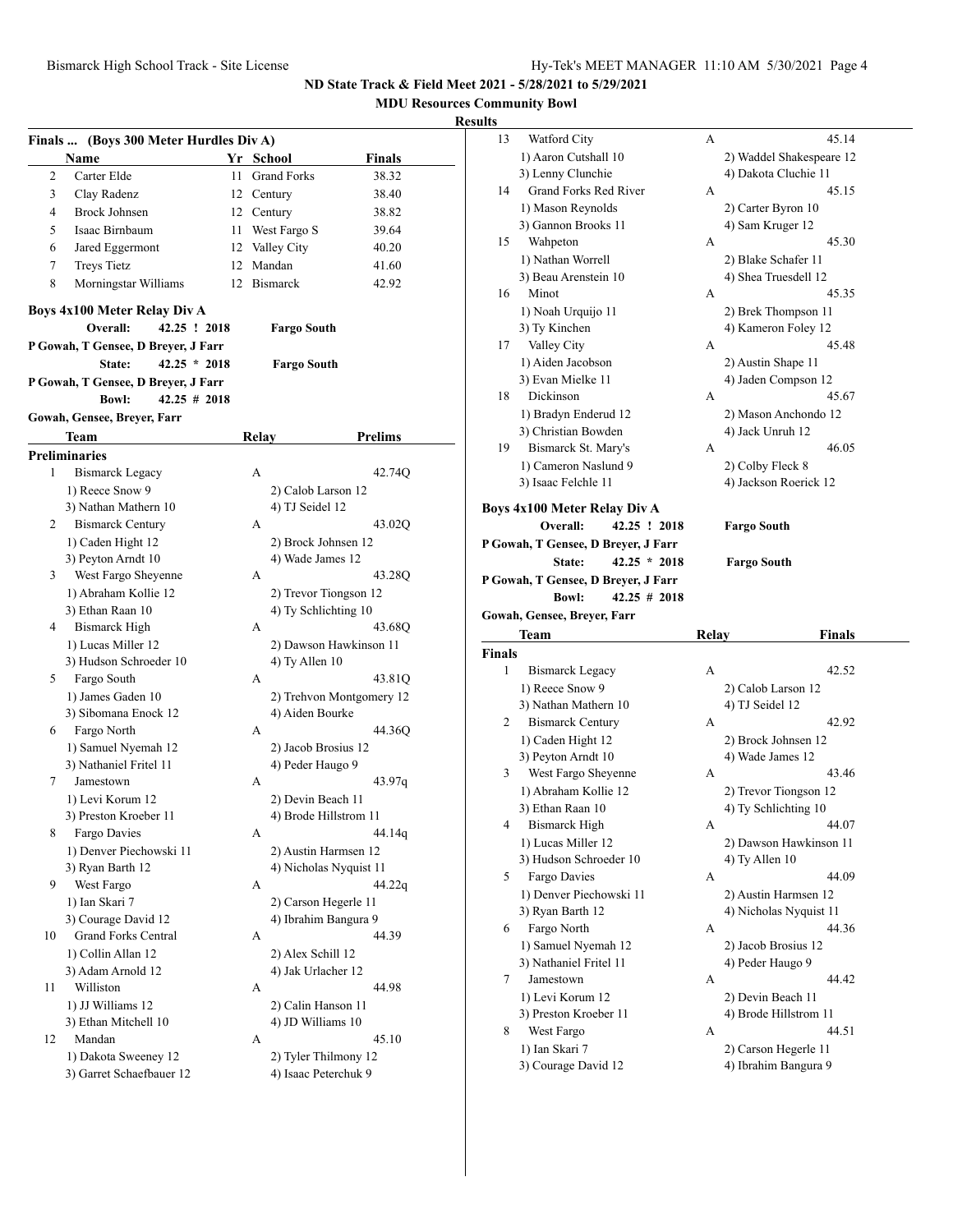# **MDU Resources Community Bowl**

# **Results**

|       | Finals  (Boys 4x100 Meter Relay Div A)   |       |                          |
|-------|------------------------------------------|-------|--------------------------|
|       | Team                                     | Relay | Finals                   |
| $---$ | Fargo South                              | A     | <b>DNF</b>               |
|       | 1) James Gaden 10                        |       | 2) Trehvon Montgomery 12 |
|       | 3) Sibomana Enock 12                     |       | 4) Bakarr Fullah 12      |
|       |                                          |       |                          |
|       | Boys 4x200 Meter Relay Div A             |       |                          |
|       | 1:27.74 ! 2018<br>Overall:               |       | <b>Bismarck Century</b>  |
|       | H Wilmes, G Anderson, O Nelson, C Monger |       |                          |
|       | $1:27.74 * 2018$<br>State:               |       | <b>Bismarck Century</b>  |
|       | H Wilmes, G Anderson, O Nelson, C Monger |       |                          |
|       | <b>Bowl:</b><br>$1:27.74$ # 2018         |       |                          |
|       | Wilmes, Anderson, Nelson, Monger         |       |                          |
|       | Team                                     | Relay | Prelims                  |
|       | <b>Preliminaries</b>                     |       |                          |
| 1     | <b>Bismarck Century</b>                  | А     | 1:30.03Q                 |
|       | 1) Caden Hight 12                        |       | 2) Wade James 12         |
|       | 3) Peyton Arndt 10                       |       | 4) Drew Kelsch 11        |
| 2     | Fargo South                              | А     | 1:30.38Q                 |
|       | 1) Trehvon Montgomery 12                 |       | 2) Peyton Kessel 12      |
|       | 3) Sibomana Enock 12                     |       | 4) Bakarr Fullah 12      |
| 3     | <b>Bismarck Legacy</b>                   | A     | 1:30.33Q                 |
|       | 1) Matt Alexis 12                        |       | 2) TJ Seidel 12          |
|       | 3) Reece Snow 9                          |       | 4) Nathan Mathern 10     |
| 4     | Fargo North                              | А     | 1:31.84Q                 |
|       | 1) Nathaniel Fritel 11                   |       | 2) Peder Haugo 9         |
|       | 3) Jacob Brosius 12                      |       | 4) Samuel Nyemah 12      |
| 5     | West Fargo Sheyenne                      | А     | 1:31.14Q                 |
|       | 1) Ty Schlichting 10                     |       | 2) Brady Duttenhefer 11  |
|       | 3) Isaac Birnbaum 11                     |       | 4) Trevor Tiongson 12    |
| 6     | Bismarck High                            | А     | 1:32.79Q                 |
|       | 1) Lucas Miller 12                       |       | 2) Dawson Hawkinson 11   |
|       | 3) Gannon McGregor 11                    |       | 4) Ty Allen 10           |
| 7     | West Fargo                               | A     | 1:32.21q                 |
|       | 1) Ian Skari 7                           |       | 2) Carson Hegerle 11     |
|       | 3) Courage David 12                      |       | 4) Payton McGregor 10    |
| 8     | Shanley                                  | А     | 1:32.30q                 |
|       | 1) John Gores 11                         |       | 2) Carson Dean 12        |
|       | 3) Carter Kochmann 12                    |       | 4) Henry Collins 12      |
| 9     | <b>Grand Forks Central</b>               | А     | 1:33.16q                 |
|       | 1) Wyatt Mutzenberger 11                 |       | 2) Alex Schill 12        |
|       | 3) Adam Arnold 12                        |       | 4) Carter Elde 11        |
| 10    | Valley City                              | А     | 1:33.42                  |
|       | 1) Jared Eggermont 12                    |       | 2) Austin Shape 11       |
|       | 3) Evan Mielke 11                        |       | 4) Aiden Jacobson        |
| 11    | Fargo Davies                             | А     | 1:34.19                  |
|       | 1) Keaton Schwab 10                      |       | 2) Austin Harmsen 12     |
|       | 3) Ryan Barth 12                         |       | 4) Nicholas Nyquist 11   |
| 11    | Grand Forks Red River                    | А     | 1:34.19                  |
|       | 1) Mason Reynolds                        |       | 2) Carter Stinson 12     |
|       | 3) Gannon Brooks 11                      |       | 4) Sam Kruger 12         |
| 13    | Bismarck St. Mary's                      | A     | 1:34.29                  |
|       | 1) Cameron Naslund 9                     |       | 2) Jackson Roerick 12    |
|       | 3) Isaac Felchle 11                      |       | 4) Ean Leingang 12       |

| 14     | Mandan                                       | А     | 1:35.78                 |
|--------|----------------------------------------------|-------|-------------------------|
|        | 1) Dakota Sweeney 12                         |       | 2) Tyler Thilmony 12    |
|        | 3) Garret Schaefbauer 12                     |       | 4) Jayce Johnson 9      |
| ---    | Dickinson                                    | A     | <b>DNF</b>              |
|        | 1) Mustafa Taylor 12                         |       | 2) Mason Anchondo 12    |
|        | 3) Quentin Lewis 11                          |       | 4) Jack Homiston 11     |
|        |                                              |       |                         |
|        | Boys 4x200 Meter Relay Div A                 |       |                         |
|        | Overall:<br>1:27.74 ! 2018                   |       | <b>Bismarck Century</b> |
|        | H Wilmes, G Anderson, O Nelson, C Monger     |       |                         |
|        | $1:27.74 * 2018$<br>State:                   |       | <b>Bismarck Century</b> |
|        | H Wilmes, G Anderson, O Nelson, C Monger     |       |                         |
|        | <b>Bowl:</b><br>$1:27.74$ # 2018             |       |                         |
|        | Wilmes, Anderson, Nelson, Monger             |       |                         |
|        | Team                                         | Relay | Finals                  |
| Finals |                                              |       |                         |
| 1      | Bismarck Legacy                              | А     | 1:28.42                 |
|        | 1) Matt Alexis 12                            |       | 2) TJ Seidel 12         |
|        | 3) Reece Snow 9                              |       | 4) Nathan Mathern 10    |
| 2      | Fargo South                                  | А     | 1:29.24                 |
|        | 1) Trehvon Montgomery 12                     |       | 2) Peyton Kessel 12     |
|        | 3) Sibomana Enock 12                         |       | 4) Bakarr Fullah 12     |
| 3      | <b>Bismarck Century</b>                      | А     | 1:29.24                 |
|        | 1) Caden Hight 12                            |       | 2) Wade James 12        |
|        | 3) Peyton Arndt 10                           |       | 4) Drew Kelsch 11       |
| 4      | West Fargo Sheyenne                          | A     | 1:30.30                 |
|        | 1) Ty Schlichting 10                         |       | 2) Brady Duttenhefer 11 |
|        | 3) Isaac Birnbaum 11                         |       | 4) Trevor Tiongson 12   |
| 5      | West Fargo                                   | А     | 1:30.63                 |
|        | 1) Ian Skari 7                               |       | 2) Carson Hegerle 11    |
|        | 3) Courage David 12                          |       | 4) Payton McGregor 10   |
| 6      | Fargo North                                  | А     | 1:30.88                 |
|        | 1) Nathaniel Fritel 11                       |       | 2) Peder Haugo 9        |
|        | 3) Jacob Brosius 12                          |       | 4) Samuel Nyemah 12     |
| 7      | Shanley                                      | А     | 1:31.05                 |
|        | 1) John Gores 11                             |       | 2) Carson Dean 12       |
|        | 3) Carter Kochmann 12                        |       | 4) Henry Collins 12     |
| 8      | Bismarck High                                | A     | 1:31.30                 |
|        | 1) Lucas Miller 12                           |       | 2) Dawson Hawkinson 11  |
|        | 3) Gannon McGregor 11                        |       | 4) Ty Allen 10          |
| 9      | <b>Grand Forks Central</b>                   | А     | 1:31.66                 |
|        | 1) Wyatt Mutzenberger 11                     |       | 2) Alex Schill 12       |
|        | 3) Adam Arnold 12                            |       | 4) Carter Elde 11       |
|        |                                              |       |                         |
|        | Boys 4x400 Meter Relay Div A                 |       |                         |
|        | 3:21.00 ! 2014<br>Overall:                   |       |                         |
|        | D Neameyer, J Richter, A Steinwand, L Jochim |       |                         |
|        | $3:21.00 * 2014$<br>State:                   |       | <b>Bismarck Century</b> |
|        | D Neameyer, J Richter, A Steinwand, L Jochim |       |                         |
|        | $3:18.96 \# 2014$<br><b>Bowl:</b>            |       |                         |
|        | Neameyer, Richter, Steinwand, Jochim         |       |                         |
|        | Team                                         | Relay | Finals                  |
| Finals |                                              |       |                         |
| 1      | <b>Bismarck Century</b>                      | А     | 3:22.84                 |
|        | 1) Clay Radenz 12                            |       | 2) Brock Johnsen 12     |
|        | 3) Jacob Renz 11                             |       | 4) Chance Bowlinger 11  |
|        |                                              |       |                         |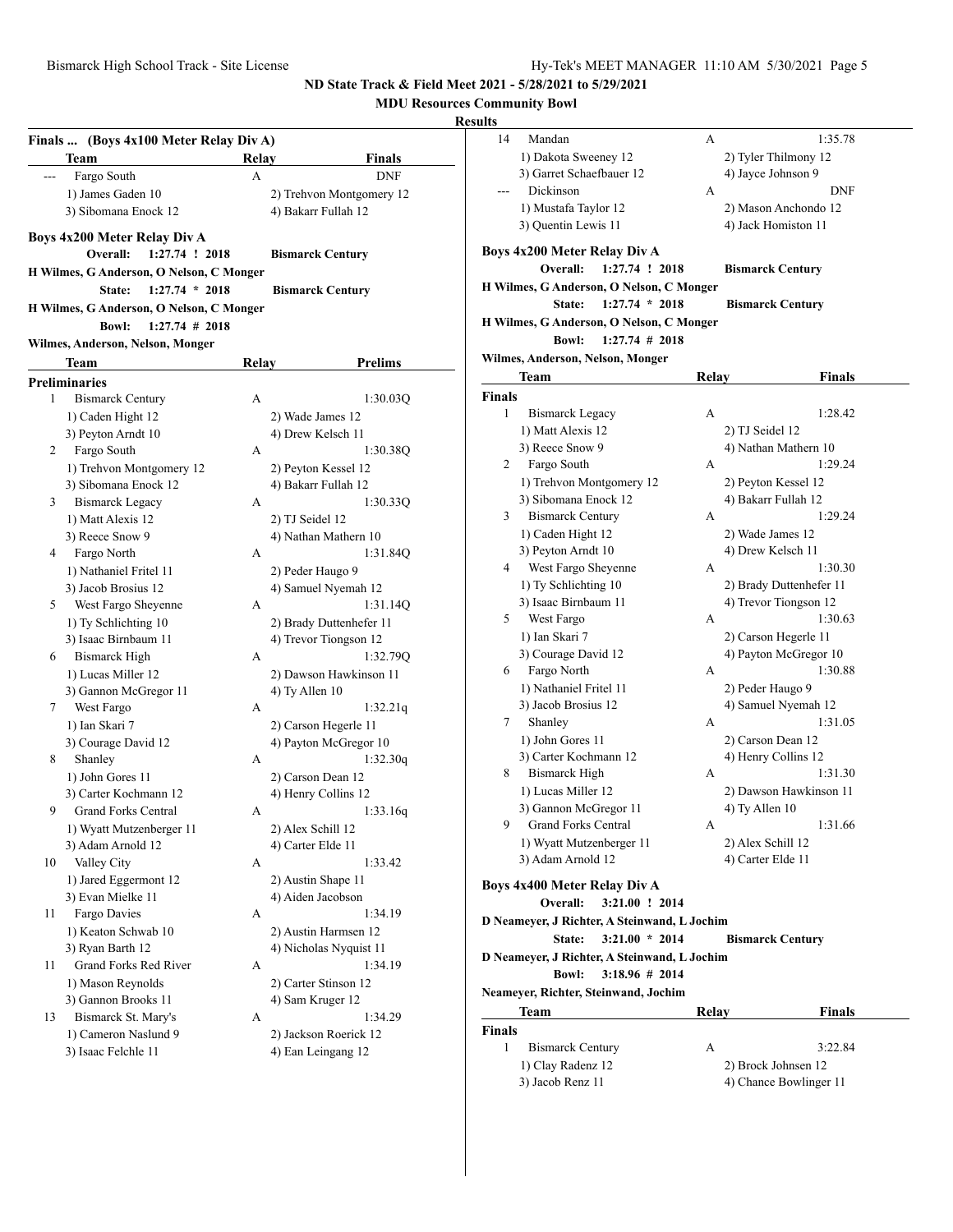**MDU Resources Community Bowl**

# **Results**

|                | Team                         | Relay | <b>Finals</b>            |
|----------------|------------------------------|-------|--------------------------|
| $\overline{c}$ | Bismarck St. Mary's          | A     | 3:24.55                  |
|                | 1) Joseph Eberle 11          |       | 2) Isaac Felchle 11      |
|                | 3) Ean Leingang 12           |       | 4) Cullen Curl 12        |
| 3              | Dickinson                    | A     | 3:25.26                  |
|                | 1) Mustafa Taylor 12         |       | 2) Brady Yoder 12        |
|                | 3) Quentin Lewis 11          |       | 4) Kaden Selle 11        |
| $\overline{4}$ | West Fargo Sheyenne          | A     | 3:27.27                  |
|                | 1) Trevor Tiongson 12        |       | 2) Reece Breidenbach 10  |
|                | 3) Caeden Johnson 11         |       | 4) Jackson Kuznia 12     |
| 5              | <b>Grand Forks Central</b>   | А     | 3:28.10                  |
|                | 1) Adam Arnold 12            |       | 2) Wyatt Mutzenberger 11 |
|                | 3) Jak Urlacher 12           |       | 4) Carter Elde 11        |
| 6              | <b>Bismarck Legacy</b>       | A     | 3:29.69                  |
|                | 1) Aidan Hasby 12            |       | 2) Reece Snow 9          |
|                | 3) Clay Feland 12            |       | 4) Aanders Weltz 12      |
| 7              | Grand Forks Red River        | A     | 3:30.99                  |
|                | 1) Tanner Schiller 11        |       | 2) Carter Stinson 12     |
|                | 3) Sam Kruger 12             |       | 4) Gannon Brooks 11      |
| 8              | Shanley                      | A     | 3:32.40                  |
|                | 1) Carson Dean 12            |       | 2) Emmett Kenney 12      |
|                | 3) John Gores 11             |       | 4) Carter Kochmann 12    |
| 9              | Williston                    | A     | 3:33.10                  |
|                | 1) Ethan Mitchell 10         |       | 2) Ethan Moe 10          |
|                | 3) Logan Dangerfield 12      |       | 4) James Powers 12       |
| 10             | West Fargo                   | A     | 3:33.86                  |
|                | 1) Eli Svenby 10             |       | 2) Parker Nelson 11      |
|                | 3) Courage David 12          |       | 4) Lane Dullum 11        |
| 11             | Fargo South                  | А     | 3:34.36                  |
|                | 1) Zunekia Diamond McGill 11 |       | 2) George Hanesgard 9    |
|                | 3) Aiden Bourke              |       | 4) Tristan Quibell 10    |
| 12             | Mandan                       | A     | 3:34.57                  |
|                | 1) Noah Just 11              |       | 2) Karsten Hegney 10     |
|                | 3) Trinity Anderson 8        |       | 4) Nolan Johnson 10      |
| 13             | Fargo North                  | A     | 3:34.89                  |
|                | 1) Nathaniel Fritel 11       |       | 2) Alex Flores 11        |
|                | 3) Daniel Jones 12           |       | 4) Gabe Sagvold 11       |
| 14             | Minot                        | A     | 3:36.55                  |
|                | 1) Michael Ross 12           |       | 2) Carson Wistisen 10    |
|                | 3) Will Thomas 12            |       | 4) Aidan Jarvis 12       |
| 15             | <b>Bismarck High</b>         | A     | 3:37.43                  |
|                | 1) Drew Henriksen 10         |       | 2) Preston Lemar 9       |
|                | 3) Charles Humann 11         |       | 4) Trenton Gibson 12     |

|                                                    | Boys 4x800 Meter Relay Div A |       |                           |  |  |  |  |  |
|----------------------------------------------------|------------------------------|-------|---------------------------|--|--|--|--|--|
|                                                    | Overall:<br>7:54.52 ! 1981   |       |                           |  |  |  |  |  |
| Joe Carlson, Ken Clark, Rob Buchholz, Jon Boughner |                              |       |                           |  |  |  |  |  |
| $7:54.52 * 1981$<br>Minot<br>State:                |                              |       |                           |  |  |  |  |  |
| J Carlson, K Clark, R Buchholz, J Boughner         |                              |       |                           |  |  |  |  |  |
| <b>Bowl:</b><br>$7:48.49$ # 2014                   |                              |       |                           |  |  |  |  |  |
|                                                    | Werner, Markle, Lerew, Gotta |       |                           |  |  |  |  |  |
|                                                    | Team                         | Relay | Finals                    |  |  |  |  |  |
| Finals                                             |                              |       |                           |  |  |  |  |  |
| 1                                                  | <b>Bismarck Century</b>      | А     | 7:56.82                   |  |  |  |  |  |
|                                                    | 1) Mason Kindel 12           |       | 2) Ethan Bender 12        |  |  |  |  |  |
|                                                    | 3) Jacob Renz 11             |       | 4) Chance Bowlinger 11    |  |  |  |  |  |
| 2                                                  | <b>Bismarck High</b>         | А     | 8:00.43                   |  |  |  |  |  |
|                                                    | 1) Juan Flores 12            |       | 2) Isaac Anderson 12      |  |  |  |  |  |
|                                                    | 3) Brady Korsmo 10           |       | 4) Sean Korsmo 12         |  |  |  |  |  |
| 3                                                  | Grand Forks Red River        | А     | 8:03.58                   |  |  |  |  |  |
|                                                    | 1) Jonah Dafoe 10            |       | 2) Dameon Zenawick 11     |  |  |  |  |  |
|                                                    | 3) Hunter McHenry 11         |       | 4) Mustafe Abdi 12        |  |  |  |  |  |
| 4                                                  | West Fargo Sheyenne          | А     | 8:07.16                   |  |  |  |  |  |
|                                                    | 1) Jacob Knodle 12           |       | 2) Aiden Johnson 9        |  |  |  |  |  |
|                                                    | 3) Kamden Coles 12           |       | 4) Caeden Johnson 11      |  |  |  |  |  |
| 5                                                  | Williston                    | А     | 8:08.15                   |  |  |  |  |  |
|                                                    | 1) Fynn Krenz 10             |       | 2) James Powers 12        |  |  |  |  |  |
|                                                    | 3) Gunnar Alvarado 12        |       | 4) Ethan Moe 10           |  |  |  |  |  |
| 6                                                  | West Fargo                   | А     | 8:16.92                   |  |  |  |  |  |
|                                                    | 1) Justin Smith 11           |       | 2) Parker Nelson 11       |  |  |  |  |  |
|                                                    | 3) Lincoln Retzlaff 11       |       | 4) Lane Dullum 11         |  |  |  |  |  |
| 7                                                  | Fargo Davies                 | A     | 8:18.62                   |  |  |  |  |  |
|                                                    | 1) Jack Robertson 12         |       | 2) Drew Rempher 10        |  |  |  |  |  |
|                                                    | 3) Regan Bosch 11            |       | 4) Jaray Touray 9         |  |  |  |  |  |
| 8                                                  | Minot                        | А     | 8:18.77                   |  |  |  |  |  |
|                                                    | 1) Grant Schaeffer 11        |       | 2) Aidan Jarvis 12        |  |  |  |  |  |
|                                                    | 3) Carson Wistisen 10        |       | 4) Oscar Hultz 11         |  |  |  |  |  |
| 9                                                  | Jamestown                    | А     | 8:25.61                   |  |  |  |  |  |
|                                                    | 1) Kade Schumacher 12        |       | 2) Chandlar Rott 12       |  |  |  |  |  |
|                                                    | 3) Micah Hoke 12             |       | 4) Ben Anteau 12          |  |  |  |  |  |
| 10                                                 | Shanley                      | A     | 8:32.53                   |  |  |  |  |  |
|                                                    | 1) Emmett Kenney 12          |       | 2) Carson Dean 12         |  |  |  |  |  |
|                                                    | 3) Ethan Lantz 10            |       | 4) Noah Geffre 11         |  |  |  |  |  |
| 11                                                 | Fargo North                  | А     | 8:35.06                   |  |  |  |  |  |
|                                                    | 1) Jeb Gossett 9             |       | 2) Braxton Middaugh 10    |  |  |  |  |  |
|                                                    | 3) Elijah Pederson 10        |       | 4) Gabe Sagvold 11        |  |  |  |  |  |
| 11                                                 | Mandan                       | А     | 8:35.06                   |  |  |  |  |  |
|                                                    | 1) Noah Just 11              |       | 2) Karsten Hegney 10      |  |  |  |  |  |
|                                                    | 3) Josh Salagan 10           |       | 4) Nolan Johnson 10       |  |  |  |  |  |
| 13                                                 | Dickinson                    | А     | 8:43.22                   |  |  |  |  |  |
|                                                    | 1) Hunter Gregoire 12        |       | 2) AJ Ash 11              |  |  |  |  |  |
|                                                    | 3) Kaden Selle 11            |       | 4) Griffin Obrigewitch 12 |  |  |  |  |  |
| 14                                                 | Wahpeton                     | А     | 8:43.34                   |  |  |  |  |  |
|                                                    | 1) Gus Lasch 12              |       | 2) Colin Samuels 11       |  |  |  |  |  |
|                                                    | 3) Riley Schmit 11           |       | 4) Jacob Bartels 12       |  |  |  |  |  |
| 15                                                 | <b>Bismarck Legacy</b>       | А     | 8:46.47                   |  |  |  |  |  |
|                                                    | 1) Aidan Hasby 12            |       | 2) Cayden Kraft 9         |  |  |  |  |  |
|                                                    | 3) Ivar Martell              |       | 4) Braxton Wurgler 10     |  |  |  |  |  |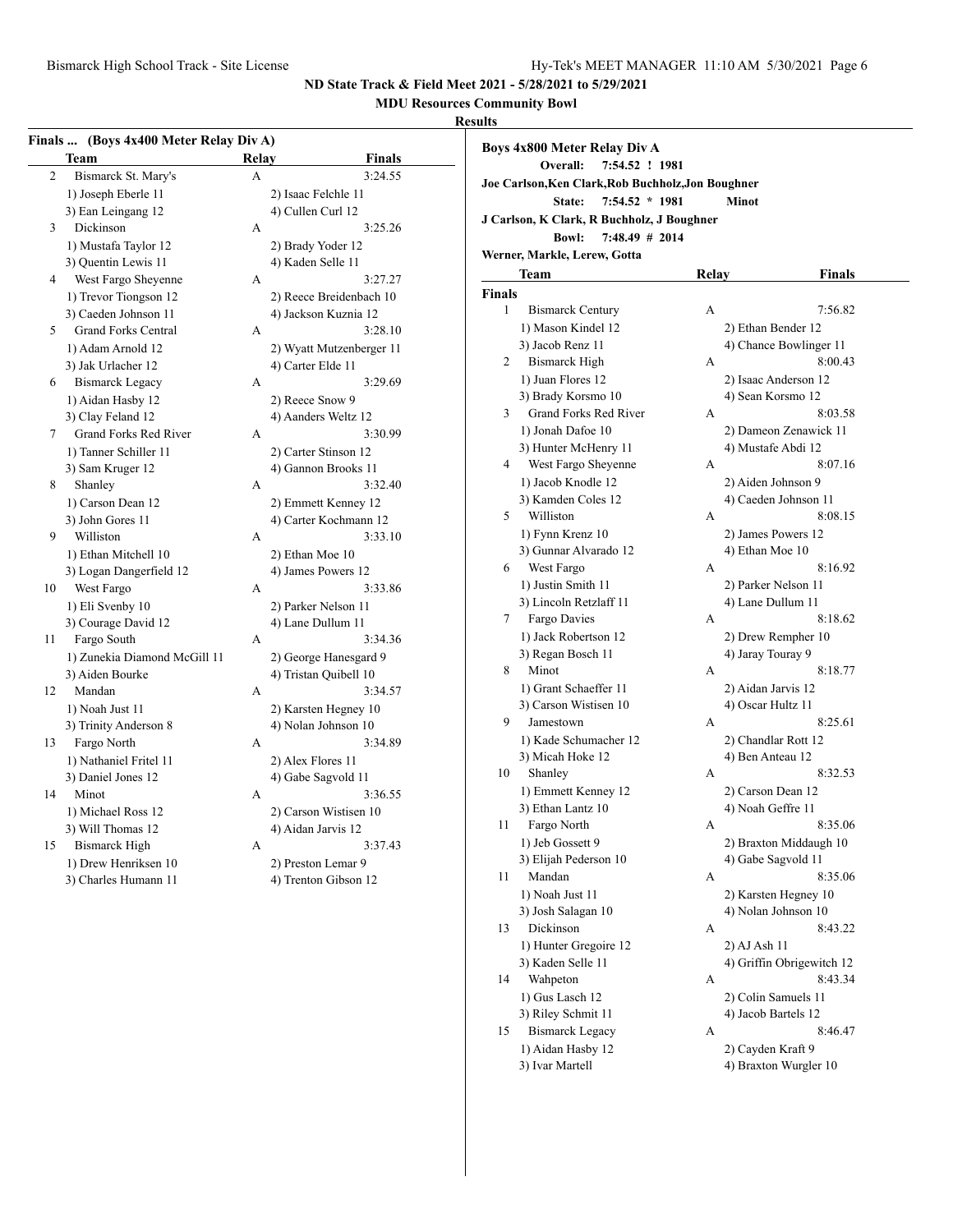**MDU Resources Community Bowl**

#### **Results**

|               | <b>Boys High Jump Div A</b>              |                    |      |                           |                                       |
|---------------|------------------------------------------|--------------------|------|---------------------------|---------------------------------------|
|               | Overall:                                 | $6-10.25$ ! 1999   |      | <b>Shawn Gabbert</b>      |                                       |
|               | <b>State:</b>                            | $6-10.25 * 1999$   |      | <b>Shawn Gabbert</b>      |                                       |
|               | <b>Bowl:</b>                             | $6-08.50$ # 2021   |      | <b>Braden Brown</b>       |                                       |
|               | Name                                     |                    |      | Yr School                 | Finals                                |
| Finals        |                                          |                    |      |                           |                                       |
| 1             | Braden Brown                             |                    | 12   | Century                   | 6-08.50#                              |
| 2             | Williams Durocher                        |                    | 12   | Century                   | 6-05.00                               |
| 3             | Peyton Zaun                              |                    |      | 12 Valley City            | 6-04.00                               |
| 4             | <b>Brooks Turner</b>                     |                    |      | 10 Century                | 6-02.00                               |
| 5             | Ethan Stotz                              |                    | 11.  | <b>Bismarck</b>           | $6 - 00.00$                           |
| 6             | Ryan Brynjolfson                         |                    |      | 10 Century                | J6-00.00                              |
| 7             | Peyton Kessel                            |                    |      | 12 Fargo South            | J5-10.00                              |
| 8             | Jean Irumva                              |                    |      | 11 West Fargo             | $J5-10.00$                            |
| 8             | Kyler Scott                              |                    |      | 11 Bismarck               | J5-10.00                              |
| 9             | Wythe Rynestad                           |                    |      | 12 Grand Forks            | J5-10.00                              |
| 10            | Dylan Beyl                               |                    |      | 10 West Fargo S           | J5-10.00                              |
| $---$         | Carter Byron                             |                    | 10   | Red River                 | NH                                    |
|               |                                          |                    |      |                           |                                       |
|               | <b>Boys Pole Vault Div A</b><br>Overall: | $15-07.50$ ! 2021  |      | <b>Jak Urlacher</b>       |                                       |
|               | <b>State:</b>                            | $15-07.50 * 2021$  |      | <b>Jak Urlacher</b>       |                                       |
|               | <b>Bowl:</b>                             | $15-07.50$ # 2021  |      | <b>Jak Urlacher</b>       |                                       |
|               | Name                                     |                    | Yr   | School                    | Finals                                |
| <b>Finals</b> |                                          |                    |      |                           |                                       |
| 1             | Jak Urlacher                             |                    |      | 12 Grand Forks            | 15-07.50!                             |
| 2             | Jakob German                             |                    |      | 12 Bismarck               | 13-06.00                              |
| 3             | Erik Ault                                |                    |      | 12 West Fargo S           | 13-03.00                              |
| 4             | <b>Bradley Bertsch</b>                   |                    |      | 11 West Fargo S           | J13-03.00                             |
| 5             | Ethan Wardell                            |                    |      | 12 Dickinson              | J13-00.00                             |
| 6             | Ryan Barth                               |                    |      | 12 Davies                 | J13-00.00                             |
| 7             | Matthew Scheer                           |                    |      | 12 St. Mary's             | J13-00.00                             |
| 8             | Caden Hight                              |                    |      | 12 Century                | J12-06.00                             |
| 9             | Andrew Martodam                          |                    |      | 12 Davies                 | J12-06.00                             |
| 10            | Shea Truesdell                           |                    |      | 12 Wahpeton               | 12-00.00                              |
| 10            | <b>Benett Carlson</b>                    |                    |      | 10 Dickinson              | 12-00.00                              |
| 10            | Adam Nychyporuk                          |                    |      | 9 Legacy                  | 12-00.00                              |
| 13            | Jack Homiston                            |                    | 11 - | Dickinson                 | 11-06.00                              |
| 13            | Keaton Reinke                            |                    |      | 10 Minot                  | 11-06.00                              |
|               |                                          |                    |      |                           |                                       |
|               | <b>Boys Long Jump Div A</b>              |                    |      |                           |                                       |
|               | Overall:                                 | 24-06 ! 1998       |      | <b>Nate Keller</b>        |                                       |
|               | <b>State:</b>                            | 24-06 * 1998       |      | <b>Nate Keller</b>        |                                       |
|               | <b>Bowl:</b>                             | $23-09.50 \# 2013$ |      |                           | Jamie Heinen-Lugert                   |
|               | Name                                     |                    |      | Yr School                 | Finals                                |
| <b>Finals</b> |                                          |                    |      |                           | 1.1                                   |
| 1             | Trehvon Montgomery                       |                    | 12   | Fargo South               | 22-01.00                              |
| 2<br>3        | Sibomana Enock                           |                    | 12   | Fargo South               | $-0.2$<br>21-09.00                    |
|               | <b>Braden Brown</b><br>JD Williams       |                    | 12   | Century                   | $21-06.50 +0.0$                       |
|               |                                          |                    |      | 10 Williston              | 21-06.00 0.1<br>21-04.00 2.7          |
| 4             |                                          |                    |      |                           |                                       |
| 5             | Nick Kupfer                              |                    |      | 12 Legacy                 |                                       |
| 6             | Matt Alexis                              |                    |      | 12 Legacy                 | 21-02.00 2.2                          |
| 7             | Kenneth Brako                            |                    |      | 12 Century                | 20-11.25 0.7                          |
| 8<br>9        | <b>Tyler Thilmony</b><br>Ty Schlichting  |                    | 12   | Mandan<br>10 West Fargo S | $20-11.00 +0.0$<br>20-05.75<br>$+0.0$ |

| э  |                        |    |                 |                 |     |
|----|------------------------|----|-----------------|-----------------|-----|
| 10 | Seth Nelson            | 11 | Century         | $20-05.25$ +0.0 |     |
| 11 | Ayden Cermak           | 11 | Century         | 20-04.25 1.0    |     |
| 12 | Noah Schaffner         | 12 | Century         | $20-03.00 +0.0$ |     |
| 13 | Hudson Schroeder       | 10 | <b>Bismarck</b> | 20-02.25 1.6    |     |
| 14 | Thomas Schreiner       | 9  | Davies          | $20-01.50 +0.0$ |     |
| 15 | <b>Brode Hillstrom</b> | 11 | Jamestown       | $19-11.75$ +0.0 |     |
| 16 | Ryan Brynjolfson       | 10 | Century         | 19-11.50 1.1    |     |
| 17 | Austin Harmsen         | 12 | Davies          | 19-11.25 -0.4   |     |
| 18 | <b>Brooks Turner</b>   | 10 | Century         | 19-11.00 1.1    |     |
| 19 | Carter Kochmann        | 12 | Shanley         | 19-09.75 0.3    |     |
| 20 | <b>Treys Tietz</b>     | 12 | Mandan          | $19-09.25 +0.0$ |     |
| 21 | Quentin Lewis          | 11 | Dickinson       | $19-05.50 +0.0$ |     |
| 22 | Peyton Zaun            | 12 | Valley City     | 19-04.50 1.3    |     |
| 23 | <b>Treyton Mauch</b>   | 8  | Wahpeton        | 19-03.75        | 1.1 |
| 24 | Ty Allen               | 10 | <b>Bismarck</b> | 19-00.75 0.5    |     |
| 25 | Logan Miller           | 10 | Legacy          | $18-09.00 -0.8$ |     |
| 26 | Gavyn Nygren           | 9  | Legacy          | $17-07.00$ 0.6  |     |
| 27 | Dylan McGlothlin       | 10 | Legacy          | 16-00.00        | 0.4 |
|    |                        |    |                 |                 |     |

# **Boys Triple Jump Div A**

|                | Overall:             | 48-05 ! 2019   |    | Nsengiyumva Corode |                  |            |
|----------------|----------------------|----------------|----|--------------------|------------------|------------|
|                | State:               | $48-05 * 2019$ |    | Nsengiyumva Corode |                  |            |
|                | <b>Bowl:</b>         | $48-05$ # 2019 |    | Nsengiyumva Corode |                  |            |
|                | Name                 |                | Yr | School             | <b>Finals</b>    |            |
| <b>Finals</b>  |                      |                |    |                    |                  |            |
| 1              | Kenneth Brako        |                | 12 | Century            | 45-07.00         | 1.4        |
| $\overline{c}$ | Nick Kupfer          |                | 12 | Legacy             | 45-05.50         | 1.8        |
| 3              | Sibomana Enock       |                | 12 | Fargo South        | 44-10.00         | $-0.4$     |
| 4              | Nikko Helderop       |                | 12 | Century            | 43-09.50         | 1.4        |
| 5              | Morningstar Williams |                | 12 | <b>Bismarck</b>    | 43-00.00 3.5     |            |
| 6              | Ayden Cermak         |                | 11 | Century            | 42-05.00 2.4     |            |
| 7              | Hudson Schroeder     |                | 10 | <b>Bismarck</b>    | 42-04.50 2.3     |            |
| 8              | Devin Beach          |                | 11 | Jamestown          | $42 - 03.50$ 3.3 |            |
| 9              | Carter Stinson       |                | 12 | Red River          | $42-01.00$ 0.3   |            |
| 10             | Zander Albers        |                | 11 | Legacy             | 41-11.50 0.2     |            |
| 11             | Divine Okorn         |                | 11 | Minot              | $41-10.50 -1.6$  |            |
| 12             | Trayton Hinderer     |                | 11 | Century            | 40-01.00 0.8     |            |
| 13             | Peyton Zaun          |                | 12 | Valley City        | $39-10.00 + 0.0$ |            |
| 14             | KJ Franklin          |                | 12 | West Fargo S       | 39-07.00         | $-1.1$     |
| 15             | Gadi Ntirandekura    |                | 12 | Fargo South        | 38-11.00         | 1.7        |
| 16             | Simon Haug           |                | 11 | Red River          | 38-10.00 2.4     |            |
| 16             | Lukas Heydt          |                | 10 | Red River          | 38-10.00         | 1.9        |
| 18             | Dylan McGlothlin     |                | 10 | Legacy             | 37-05.00         | 1.8        |
| ---            | Ty Allen             |                | 10 | <b>Bismarck</b>    | ND               | <b>NWI</b> |
|                |                      |                |    |                    |                  |            |

# **Boys Shot Put Div A**

|               | Overall:<br>64-01<br>State:<br>$63-06.50 \# 2015$<br><b>Bowl:</b> | 64-01 ! 1987<br>$*1987$ | <b>Howard Hausauer</b><br><b>Howard Hausauer</b><br><b>Jon Tharaldsen</b> |               |
|---------------|-------------------------------------------------------------------|-------------------------|---------------------------------------------------------------------------|---------------|
|               | <b>Name</b>                                                       |                         | Yr School                                                                 | <b>Finals</b> |
| <b>Finals</b> |                                                                   |                         |                                                                           |               |
| 1             | Jaxon Duttenhefer                                                 |                         | 12 Mandan                                                                 | 60-06.50      |
| 2             | Andrew Leingang                                                   |                         | 12 Century                                                                | 59-00.00      |
| 3             | Ke Ortiz                                                          |                         | 12 West Fargo                                                             | 53-11.50      |
| 4             | Thomas Jeske                                                      |                         | 12 Century                                                                | 53-00.00      |
| 5             | Carter Smith                                                      | 12                      | Legacy                                                                    | 52-10.00      |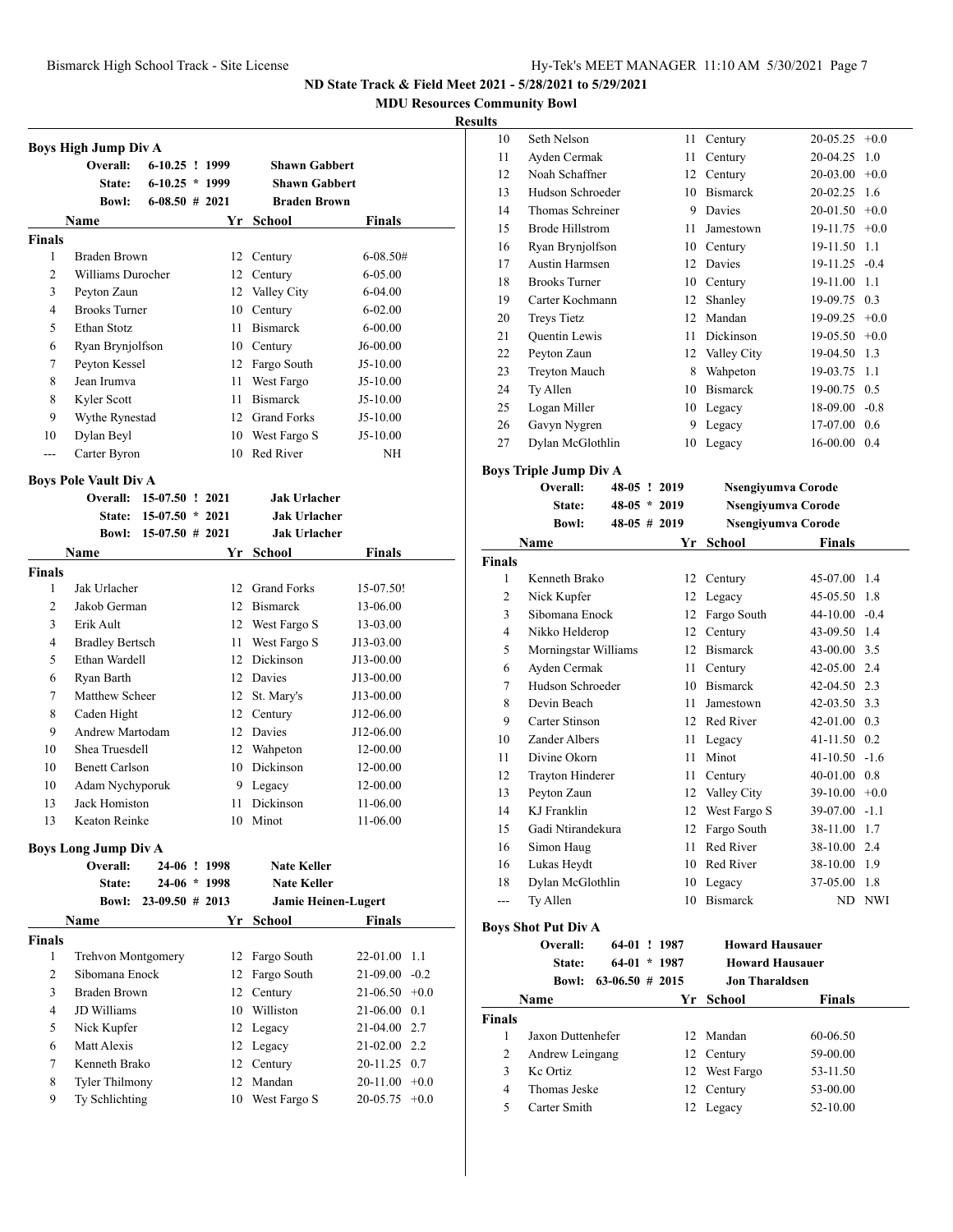**MDU Resources Community Bowl**

#### **Results**

|    | Name                | Yr ' | School          | <b>Finals</b> |
|----|---------------------|------|-----------------|---------------|
| 6  | Lucas Schweigert    | 11   | Century         | 52-07.00      |
| 7  | Hunter Harvey       | 12   | Century         | 52-02.00      |
| 8  | Trey Haugen         | 12   | Dickinson       | 49-11.00      |
| 9  | Lane Grant          |      | 12 Century      | 49-10.50      |
| 10 | Jaxson Walz         | 10   | Century         | 49-05.00      |
| 11 | Jacob Burckhard     | 10   | Century         | 49-04.00      |
| 12 | <b>Brady Bauman</b> | 12   | <b>Bismarck</b> | 49-00.00      |
| 13 | Kaleb Vliem         | 11   | Davies          | 48-09.50      |
| 14 | James Tice          | 12   | Devils Lake     | 48-04.00      |
| 15 | Sam Sather          | 12   | Red River       | 46-05.00      |
| 16 | Conor Hedges        | 11   | <b>Bismarck</b> | $46 - 02.00$  |
| 17 | Jacob Kirkeby       | 11   | West Fargo S    | 45-00.00      |
| 18 | Andrew Paustian     | 12   | Davies          | 44-07.50      |
| 19 | Thomas Allmer       | 11   | Jamestown       | 44-05.00      |

#### **Boys Discus Throw Div A**

| <b>BOVS DISCUS THROW DIV A</b> |                     |                 |    |                    |               |  |  |  |
|--------------------------------|---------------------|-----------------|----|--------------------|---------------|--|--|--|
|                                | Overall:            | 192-08 ! 2012   |    | <b>Bryan Bjerk</b> |               |  |  |  |
|                                | State:              | $192-08 * 2012$ |    | <b>Bryan Bjerk</b> |               |  |  |  |
|                                | <b>Bowl:</b>        | $192-08$ # 2012 |    | Bryan Bjerk        |               |  |  |  |
|                                | Name                |                 | Yr | School             | <b>Finals</b> |  |  |  |
| <b>Finals</b>                  |                     |                 |    |                    |               |  |  |  |
| 1                              | Lane Grant          |                 |    | 12 Century         | 163-00        |  |  |  |
| 2                              | Thomas Allmer       |                 | 11 | Jamestown          | 157-09        |  |  |  |
| 3                              | Ethan Manock        |                 | 10 | Wahpeton           | 154-05        |  |  |  |
| 4                              | Andrew Leingang     |                 | 12 | Century            | 149-00        |  |  |  |
| 5                              | Hunter Harvey       |                 |    | 12 Century         | 147-01        |  |  |  |
| 6                              | Lucas Schweigert    |                 | 11 | Century            | 146-08        |  |  |  |
| 7                              | <b>Brady Bauman</b> |                 | 12 | <b>Bismarck</b>    | 146-05        |  |  |  |
| 8                              | Jacob Burckhard     |                 | 10 | Century            | 145-07        |  |  |  |
| 9                              | Logan Arason        |                 | 10 | Red River          | 144-10        |  |  |  |
| 10                             | Jaxon Duttenhefer   |                 |    | 12 Mandan          | 142-04        |  |  |  |

| 11 | <b>Andrew Paustian</b> | 12 Davies      | 141-08 |
|----|------------------------|----------------|--------|
| 12 | Aanders Weltz          | 12 Legacy      | 138-00 |
| 13 | Kaleb Vliem            | 11 Davies      | 137-03 |
| 14 | Thomas Jeske           | 12 Century     | 135-09 |
| 15 | Kc Ortiz               | 12 West Fargo  | 128-11 |
| 16 | Trevor Hirning         | 12 Dickinson   | 127-07 |
| 17 | Mickey Kenney          | 12 Fargo North | 115-07 |

# **Boys Javelin Throw Div A**

|        | Overall:          | 208-03 ! 2004     | <b>Riley Dolezal</b> |               |
|--------|-------------------|-------------------|----------------------|---------------|
|        | State:            | $201-10 * 2007$   | <b>Paul Hoplin</b>   |               |
|        | <b>Bowl:</b>      | $212 - 08$ # 2001 | <b>Chad Oukrop</b>   |               |
|        | <b>Name</b>       |                   | Yr School            | <b>Finals</b> |
| Finals |                   |                   |                      |               |
| 1      | Jaxon Duttenhefer | $12-12$           | Mandan               | 179-03        |
| 2      | Lane Grant        |                   | 12 Century           | 173-05        |
| 3      | Logan Arason      | 10.               | Red River            | 168-05        |
| 4      | Ethan Manock      | 10                | Wahpeton             | 167-04        |
| 5      | Eli Hayes         | 10.               | Davies               | 166-06        |
| 6      | Jacob Boehm       |                   | 12 Century           | 164-11        |
| 7      | Clay Feland       |                   | 12 Legacy            | 162-03        |
| 8      | Ethan Stotz       | 11                | <b>Bismarck</b>      | 161-04        |
| 9      | Jayce Lowman      | 12                | Mandan               | 159-06        |
|        |                   |                   |                      |               |

| 10 | Mickey Kenney    | 12 Fargo North | 153-08 |
|----|------------------|----------------|--------|
| 11 | Remington Schatz | 12 Dickinson   | 151-10 |
| 12 | Aanders Weltz    | 12 Legacy      | 150-07 |
| 13 | Aaron Grubb      | Mandan<br>11   | 149-01 |
| 14 | Kael Grebel      | 12 Valley City | 144-11 |
| 15 | Colton Schneider | 10 Devils Lake | 140-09 |
| 16 | Carson McGough   | 12 Valley City | 135-10 |
| 17 | Nathan Kramer    | Mandan         | 130-07 |

|     | Men - Div A - Team Rankings - 19 Events Scored |      |
|-----|------------------------------------------------|------|
| 1)  | <b>Bismarck Century</b>                        | 195  |
| 2)  | <b>Bismarck High</b>                           | 77.5 |
| 3)  | <b>Bismarck Legacy</b>                         | 75   |
| 4)  | West Fargo Sheyenne                            | 71   |
| 5)  | Dickinson                                      | 46   |
| 6)  | West Fargo                                     | 38.5 |
| 7)  | Fargo South                                    | 37   |
| 8)  | <b>Grand Forks Central</b>                     | 36   |
| 9)  | Bismarck St. Mary's                            | 33   |
| 10) | Williston                                      | 25   |
| 11) | Mandan                                         | 23   |
| 12) | Jamestown                                      | 19   |
| 13) | Grand Forks Red River                          | 15   |
| 14) | Fargo Davies                                   | 13   |
| 15) | Wahpeton                                       | 11   |
| 16) | Fargo North                                    | 9    |
| 16) | Valley City                                    | 9    |
| 18) | Minot                                          | 5    |
| 19) | Shanley                                        | 3    |
|     |                                                |      |

#### Men - Div B - Team Rankings - 19 Events Scored

|              | Men - DIV B - Team Rankings - 19 Events Scored |                |
|--------------|------------------------------------------------|----------------|
| $\mathbf{D}$ | Kindred                                        | 68             |
| 2)           | <b>Bowman County</b>                           | 53             |
|              | 3) Hillsboro/Central Valley                    | 52             |
| 3)           | Harvey/Wells County                            | 52             |
| 5)           | Beulah                                         | 50.5           |
| 6)           | Rugby                                          | 49             |
| 6)           | Grafton                                        | 49             |
| 8)           | Lisbon                                         | 35             |
|              | 9) Oakes                                       | 30             |
| 10)          | Northern Cass                                  | 29             |
|              | 10) Stanley                                    | 29             |
|              | 12) Thompson                                   | 25             |
| 12)          | Dickinson Trinity                              | 25             |
|              | 14) Kidder County                              | 22             |
|              | 15) Central Cass                               | 20             |
|              | 16) Southern McLean                            | 18             |
| 17)          | Hazen                                          | 15             |
| 17)          | Edgeley/Kulm/Montpelier                        | 15             |
|              | 19) Larimore                                   | 14             |
| 20)          | Mohall-Lansford-Sherwood                       | 11.5           |
|              | 21) Benson County                              | 10             |
|              | 21) Shiloh Christian                           | 10             |
| 21)          | Velva-Drake/Anamoose                           | 10             |
|              | 24) Northern Lights                            | 5              |
| 24)          | <b>Sargent County</b>                          | 5              |
| 24)          | Killdeer                                       | 5              |
| 27)          | May-Port CG                                    | $\overline{4}$ |
| 28)          | Grant County/Flasher                           | 3              |
|              |                                                |                |